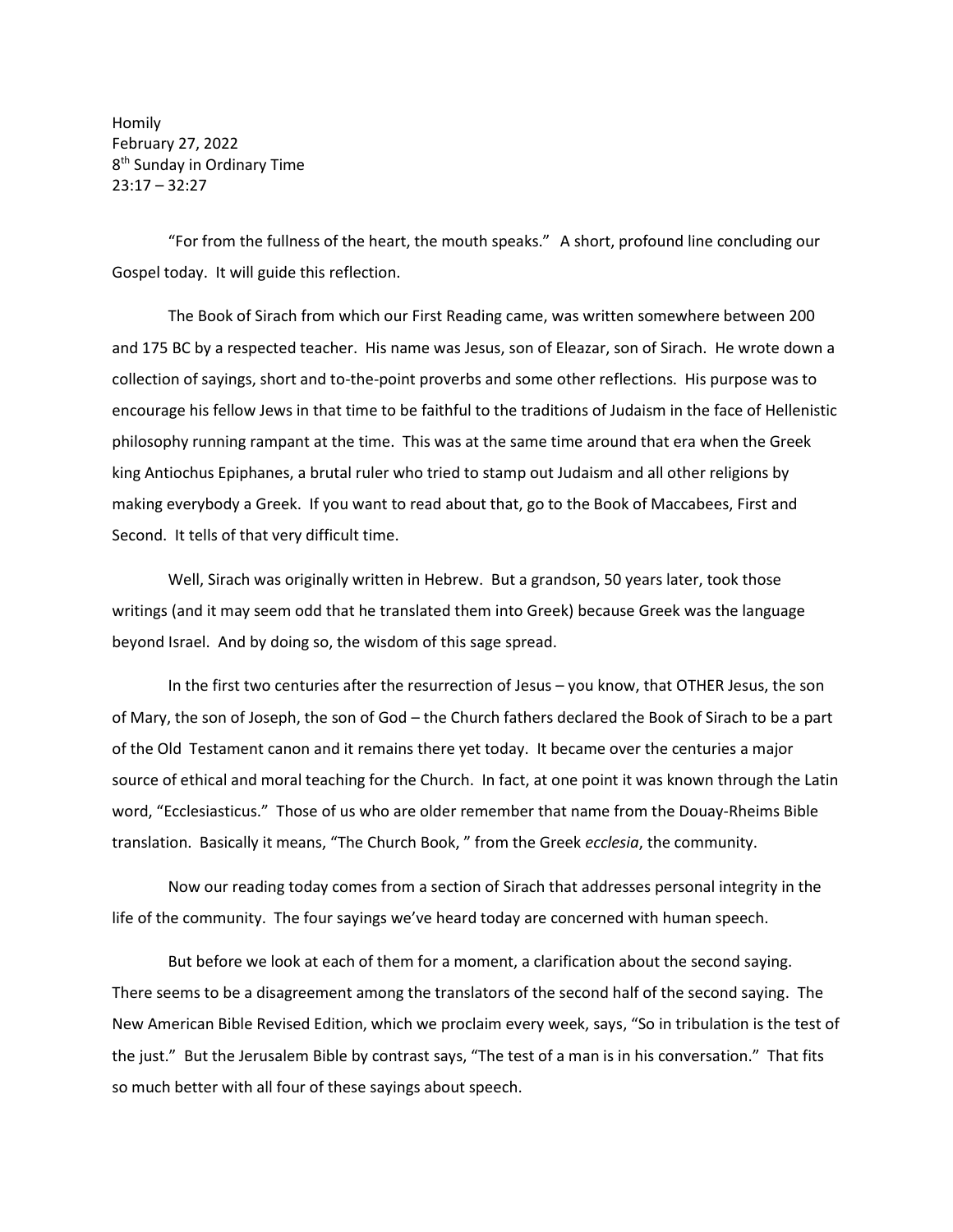I'm not a translator, but I like that one better.

The four sayings – a quick summary:

A person's faults appear in his or her speech, just as useless material is left behind in a strainer.

A person's conversation tests the person, just as firing tests the piece of pottery. And that firing will show the cracks.

Speech reveals what is in a person's mind, just as fruit reveals the kind of care the tree has had.

And finally – Do not judge somebody until he or she speaks, because it's from their speech that you learn what people really are.

All four of these sayings really make the same point. Speaking involves risks. Speaking reveals our innermost character. We should be careful in our speech.

In our Gospel passage from Luke, Jesus makes the same point. He seems to recast what Sirach has already said 200 years before. The way a person speaks tells what kind of person he or she is.

The wisdom of Sirach and of Jesus the Christ is echoed in the number of passages in the New Testament, as in James Chapter 3, "If anyone does not fall short in speech, he is a perfect man." I've never met a perfect man or a perfect woman in their speech. Have you?

2,200 years after Jesus, son of Eleazar, son of Sirach, and two thousand years after Jesus Christ, we know today the wisdom they shared is true.

Now, I am sure each of us here has had the experience of saying something we wish we hadn't said. Yes? Perhaps we didn't speak clearly and then we had to backtrack to make clear that what we said just didn't come out right. So let me try again. Okay?

Or perhaps we regret what we have said because it revealed parts of ourselves that we would rather stay hidden. It quickly goes through our mind, "What must others think of me now? How do I repair the bad impression I just left?" Hmm.